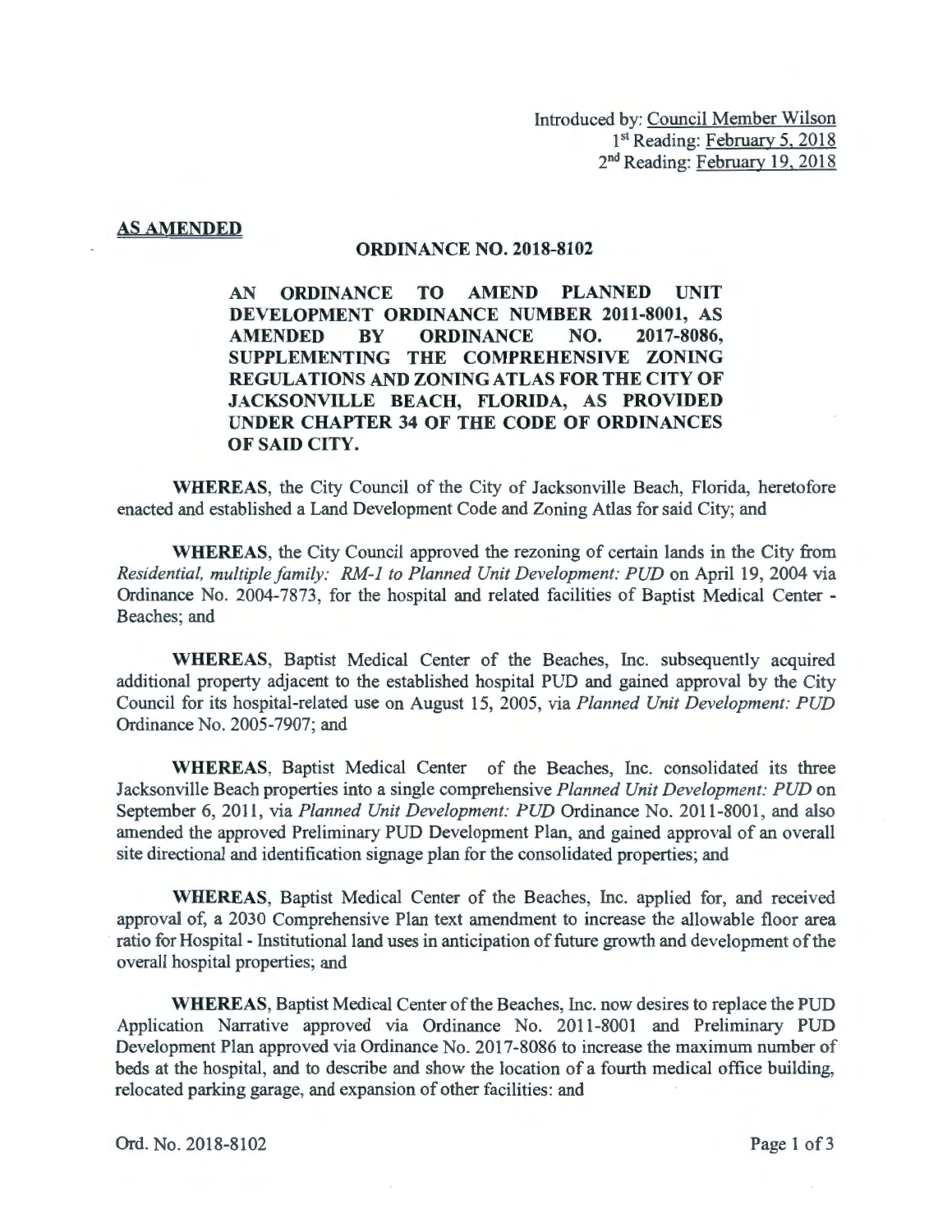**WHEREAS,** the City Council has considered the application, all relevant support materials, the staff report, the recommendation of the Planning Commission, and public testimony given at the public hearings.

## **NOW, THEREFORE, BE IT ORDAINED BY THE CITY COUNCIL OF JACKSONVILLE BEACH, FLORIDA:**

**SECTION 1.** The City Council has considered the adoption of this ordinance based on one or more of the factors listed in Section 34-21 l(c) of the Land Development Code and hereby finds that this amendment will not result in an adverse change in the community in which it is located.

**SECTION 2.** The City Council further finds that the PUD Zoning Amendment application dated September 14, 2017 complies with the standards set forth in Section 34- 348(j)(3) of the Land Development Code.

**SECTION** 3. That the PUD Zoning Amendment application dated September 14, 2017, including parcel ownership documentation, PUD Modification Narrative dated January 2, 2018, and revised Preliminary PUD Development Plan dated November 6, 2017, collectively attached as Exhibit A to this Ordinance, is hereby adopted and incorporated as part of this amendment to the Jacksonville Beach Land Development Code and Atlas, subject to the following additional limitations:

- A. A maximum of 186 hospital beds are permitted.
- B. The maximum heights of buildings within the PUD are as follows:

Hospital, including South and East Pavilion additions- 65 feet Medical Office Building C and Proposed Medical Office Building  $-55$  feet All other buildings  $-35$  feet

Building height measurement shall be consistent with the provisions of City Charter Chapter IX, Section 52(2)b.

- C. Parking Parking for the hospital shall be required at a ratio of one space per hospital bed. Parking for medical, professional and business offices shall be required at a ratio of one space per 250 gross square feet of floor area. Surface and structured parking provided within the PUD shall also comply with the design standards of Land Development Code Section 34-373, and the Parking for Disabled Persons standards of Land Development Code Section 34-378.
- D. Landscaping Landscaping within the PUD shall comply with Land Development Code Division 3. Site Clearing and Landscape Standards.